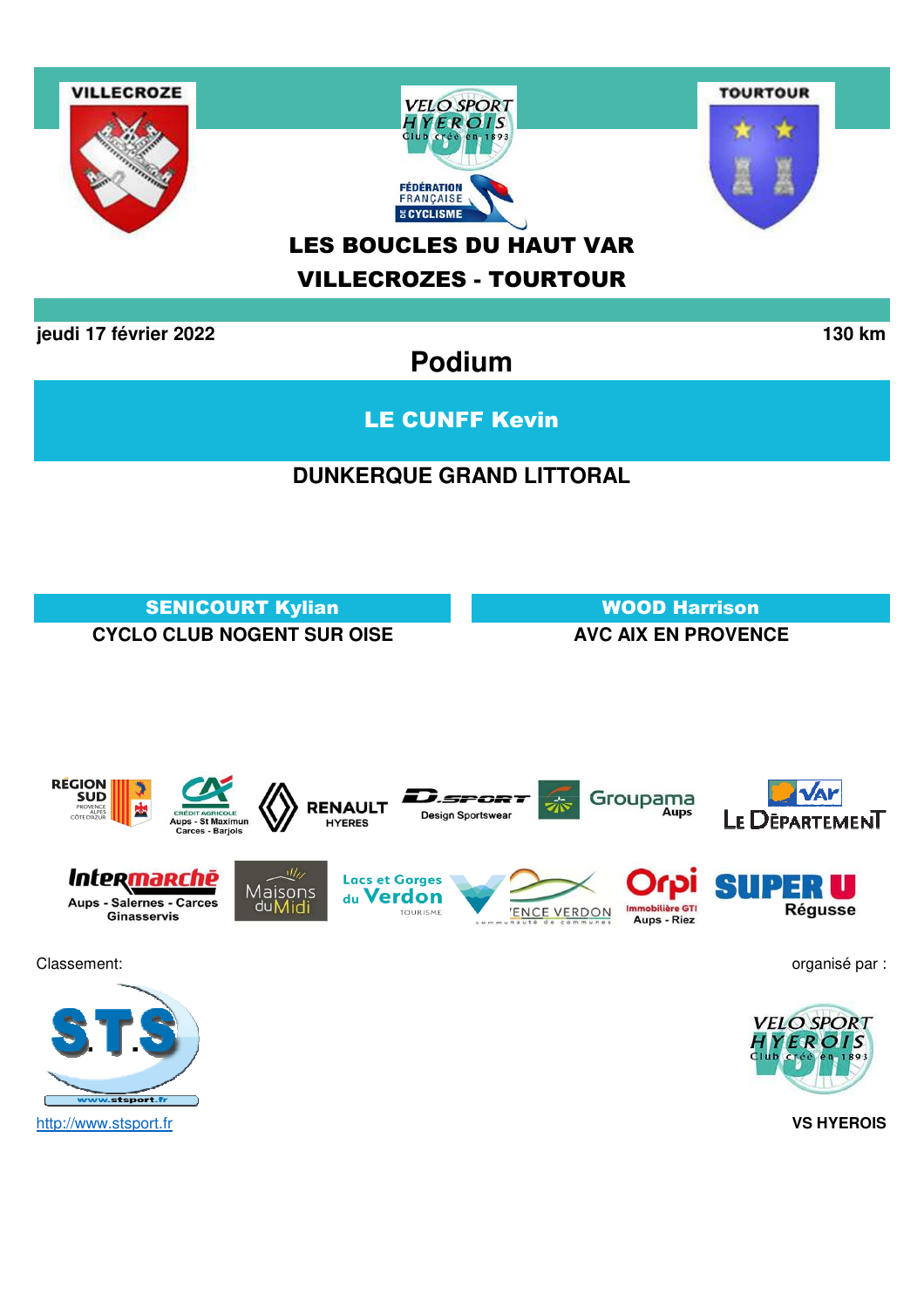

VILLEGROZE





|                | jeudi 17 février 2022                                       |                                                        |                      |           |                                                                          |                                                      |              |                 |         |                                                                | Moyenne du Premier 39,467 km/h pour 130 km                               |
|----------------|-------------------------------------------------------------|--------------------------------------------------------|----------------------|-----------|--------------------------------------------------------------------------|------------------------------------------------------|--------------|-----------------|---------|----------------------------------------------------------------|--------------------------------------------------------------------------|
|                | <b>Nom Prénom</b><br>Pl. Dos                                | Equipe                                                 | <b>Temps</b>         |           | Pl. Dos<br><b>Nom Prénom</b>                                             | <b>Equipe</b>                                        | <b>Temps</b> |                 | Pl. Dos | <b>Nom Prénom</b>                                              | <b>Equipe</b><br><b>Temps</b>                                            |
| $\mathbf{1}$   | 177 LE CUNFF Kevin (FRA/1)                                  | DUNKEROUF GRAND LITTORAL                               | 3h17'38"             | 61        | 24<br>JOT Hugo (FRA/1)                                                   | CYCLO CLUB NOGENT SUR OISE                           |              | ab              | 69      | * TRICOT Corentin (FRA/2)                                      | GUIDON CHALETTOIS                                                        |
| $\overline{2}$ | 26<br>SENICOURT Kylian (FRA/1)                              | CYCLO CLUB NOGENT SUR OISE                             | à 00'                | 62        | 134 CHARDON Baptiste (FRA/1)                                             | VÉLO CLUB TOURNUS-PASSION BOULANGE                   | à 11'45'     | lab             | 70      | SOLUCH Baptiste (FRA/2)                                        | <b>GUIDON CHALETTOIS</b>                                                 |
| 3              | WOOD Harrison (GBR/1)<br>14                                 | AVC AIX EN PROVENCE                                    | $\mathbf{u}$         | 63        | 100 GASPARETTO Gioele (ITA)                                              | CICLISTICA ROSTESE ITALIEN                           | à 12'20'     | ab              | 79      | MARIN Julien (FRA/1)                                           | CR4C ROANNE                                                              |
| $\overline{4}$ | 22<br>GIRARD Damien (FRA/1)                                 | CYCLO CLUB NOGENT SUR OISE                             | à 03"                | 64        | * LEPOITTEVIN DUBOST Joris (FR/VC ROUEN 76<br>55                         |                                                      |              | ab              | 82      | TRESCARTE Vincent (FRA/2)                                      | CR4C ROANNE                                                              |
| 5              | 112 * ROULAND Louis (FRA/1)                                 | BOURG AIN CYCLISME                                     |                      | 65        | 48<br><b>DUCRET Justin (FRA/1)</b>                                       | CHARVIEU CHAVAGNEUX ISERE CYCLISME                   |              | ab              | 83      | <b>FAYOLLE Mehdi (FRA/1)</b>                                   | CR4C ROANNE                                                              |
| 6              | 111 PAIGE Charles (GBR/1)                                   | BOURG AIN CYCLISME                                     | à 09"                | 66        | 72<br>OLARD Antoine (FRA/2)                                              | TEAM BRICQUEBEC COTENTIN                             |              | ab              | 85      | * PIALHOUX Elian (FRA/2)                                       | DN OCCITANIE                                                             |
| $\overline{7}$ | 121 BEAUNE Mavric (FRA/1)                                   | US STE AUSTREBERTHE PAVILLY BARENTIN                   | à 20"                | 67        | 18<br>* WALLIANG Thibault (FRA/1)                                        | AC BISONTINE                                         | à 12'27'     | ab              | 87      | * BILLOTET Mathieu (FRA/2)                                     | DN OCCITANIE                                                             |
| 8              | 171 * RENARD HAQUIN Henri Francois CC ETUPES                |                                                        | à 29"                | 68        | * PEDERSEN Eric (SWE)<br>$\overline{4}$                                  | UC MONACO                                            | à 12'30"     | lab             | 89      | PHILLIPPON Elliot (FRA/1)                                      | DN OCCITANIE                                                             |
| 9              | 129 STEMPEL Cédric (FRA/2)                                  | <b>ISSOIRE CYCLISME COMPETITON</b>                     | à 38"                | 69        | 5<br>* SZIJÁRTÓ Zétény (HUN)                                             | UC MONACO                                            | à 12'33"     | ab              | 90      | * VEDEL Gabin (FRA/2)                                          | DN OCCITANIE                                                             |
| 10             | 37<br>* KRAEMER Léo (FRA/1)                                 | SCO DIJON - TEAM MATERIEL VELO.COM                     | à 40"                | 70        | $\mathbf{3}$<br><b>VAINIO Veeti (FIN)</b>                                | UC MONACO                                            | à 12'35"     | ab              | 91      | * VIGNES Lucas (FRA/2)                                         | DN OCCITANIE                                                             |
| 11             | CARLOT Matéo (FRA/1)<br>51                                  | VC ROUEN 76                                            | $\hat{a}$ 47"        | 71        | 120 SIMON Yohann (FRA/1)                                                 | US STE AUSTREBERTHE PAVILLY BARENTIN                 |              | ab              | 92      | ANDRE Arnaud (FRA/2)                                           | ASPTT NANCY MEURTHE ET MOSELLE                                           |
| 12             | 116 LEBEAU Mattis (FRA/1)                                   | SPRINTER NICE METROPOLE                                | à 02'00"             | 72        | 168 BOSONI Victor (FRA/2)                                                | <b>CC ETUPES</b>                                     |              | ab              | 93      | PULLEN Daniel (GBR/1)                                          | ASPTT NANCY MEURTHE ET MOSELLE                                           |
| 13             | 109 GUILLOT Jocelyn (FRA/1)                                 | BOURG AIN CYCLISME                                     |                      | 73        | 141 VIEZ Adam (FRA/1)                                                    | CORBAS LYON METROPOLE                                | à 13'33"     | ab              | 95      | GIMENEZ Lenaïc (FRA/2)                                         | ASPTT NANCY MEURTHE ET MOSELLE                                           |
| 14             | 140 PAUCHARD Eliot (FRA/1)                                  | CORBAS LYON METROPOLE                                  | à 02'04'             | 74        | 127 CHERION Baptiste (FRA/1)                                             | <b>ISSOIRE CYCLISME COMPETITON</b>                   | à 13'42"     | ab              | 96      | BIETRY Sacha (FRA/1)                                           | ASPTT NANCY MEURTHE ET MOSELLE                                           |
| 15             | 8<br>DELCROS Clément (FRA/1)                                | AVC AIX FN PROVENCE                                    | à 02'10"             | 75        | 174 * LECLERCQ Clément (FRA/2)                                           | DUNKEROUF GRAND LITTORAL                             | à 13'48"     | lab             | 97      | CHAPLET Avmeric (FRA/2)                                        | ASPTT NANCY MEURTHE ET MOSELLE                                           |
| 16             | 52<br>* CHATONNET Toby (FRA/2)                              | VC ROUEN 76                                            | à 02'12"             | 76        | 163 PHILIS Yann (FRA/1)                                                  | NEUVES-MAISONS CYCLISME                              |              | ab              |         | 101 RUSSO Enrico (ITA)                                         | CICLISTICA ROSTESE ITALIEN                                               |
| 17             | 13 WILD Damian (FRA/1)                                      | AVC AIX EN PROVENCE                                    | à 02'17"             | 77        | 179 MATTHYS Louka (BEL/1)                                                | DUNKERQUE GRAND LITTORAL                             |              | ab              |         | 103 * DI SILVESTRO Jacopo (ITA)                                | CICLISTICA ROSTESE ITALIEN                                               |
| 18             | 43<br>CHATELUS Axel (FRA/1)                                 | CHARVIEU CHAVAGNEUX ISERE CYCLISME                     |                      | 78        | 50 * BAUTRAIT Corentin (FRA/2)                                           | VC ROUEN 76                                          | à 13'54"     | ab              |         | 107 BLANC Arthur (FRA/1)                                       | BOURG AIN CYCLISME                                                       |
| 19             | 173 RICHARD Maxime (FRA/1)                                  | CC ETUPES                                              | à 02'22'             | 79        | 104 PALMA Alessio (ITA)                                                  | <b>CICLISTICA ROSTESE ITALIEN</b>                    | à 13'58"     | ab              |         | 110 LE CAM Brendan (FRA/1)                                     | <b>BOURG AIN CYCLISME</b>                                                |
| 20             | 105 MAGNUS Henneberg (DEN)                                  | CICLISTICA ROSTESE ITALIEN                             | à 03'04"             | 80        | 131 GANDREY Carl (FRA/1)                                                 | VÉLO CLUB TOURNUS-PASSION BOULANGE                   | à 14'06"     | ab              |         | 113 BOTTIN Timo (FRA/2)                                        | SPRINTER NICE METROPOLE                                                  |
| 21             | 10 KNIGHT Oliver (GBR/1)                                    | AVC AIX FN PROVENCE                                    | à 03'15"             | 81        | 152 ANDREEV Yordan (BUL/1)                                               | MARTIGUES SC                                         | à 14'09"     | ab              |         | 114 FOURMY Nathan (FRA/1)                                      | SPRINTER NICE METROPOLE                                                  |
| 22             | 108 GUERNALEC Victor (FRA/1)                                | BOURG AIN CYCLISME                                     | à 03'19"             | 82        | 155 SUBILS Julien (FRA/2)                                                | MARTIGUES SC                                         |              | ab              |         | 115 * LAURENS Anthony (FRA/2)                                  | SPRINTER NICE METROPOLE                                                  |
| 23             | 188 LEONIEN Alexandre (FRA/1)                               | VC VAULX EN VELIN                                      |                      | 83<br>84  | 15 * CAMPIONI Matéo (FRA/1)                                              | AC BISONTINE                                         | à 14'12"     | ab<br>ab        |         | 117 * PAYANY Matt (FRA/2)                                      | SPRINTER NICE METROPOLE                                                  |
| 24             | 56 LEVASSEUR Jordan (FRA/1)                                 | VC ROUEN 76                                            |                      |           | 184 DIAZ Alexandre (FRA/2)                                               | <b>BMC BEZIERS</b>                                   |              |                 |         | 118 COLLUCCINI Nicolas (FRA/1)                                 | SPRINTER NICE METROPOLE                                                  |
| 25<br>26       | 102 LAINO Edoardo (ITA)<br>81<br>BELANGER Florentin (FRA/1) | CICLISTICA ROSTESE ITALIEN                             | à 03'24"<br>à 03'32" | 85<br>86  | FORESTIER Loïc (FRA/1)<br>65<br>137 GRAND Antoine (FRA/1)                | <b>GUIDON CHALETTOIS</b>                             |              | ab              |         | 119 CHAN TSIN Romain (FRA/1)<br>122 POLAERT Alexandre (FRA/1)  | US STE AUSTREBERTHE PAVILLY BARENTIN                                     |
| 27             | $\overline{2}$<br>HÖGLUND August (SWE)                      | <b>CR4C ROANNE</b>                                     | à 03'34"             | 87        | 11<br>MAIRE Adrien (FRA/1)                                               | CORBAS LYON METROPOLE<br>AVC AIX EN PROVENCE         | à 14'19"     | <b>ab</b><br>ab |         | 125 BENCHEHIDA Djilali (ALG/2)                                 | US STE AUSTREBERTHE PAVILLY BARENTIN                                     |
| 28             | 12 THOMAS Nicolas (BEL/1)                                   | UC MONACO<br>AVC AIX EN PROVENCE                       | $\mathbf{u}$         | 88        | 57 MARCOUX Rémi (FRA/1)                                                  | PARIS CYCLISTE OI YMPIOUE                            | à 14'22"     | ab              |         | 126 CHABERT Sébastien (FRA/2)                                  | <b>ISSOIRE CYCLISME COMPETITON</b><br><b>ISSOIRE CYCLISME COMPETITON</b> |
| 29             | 172 HUYET Baptiste (FRA/1)                                  |                                                        | à 03'48"             | 89        | 157 JUMEAUX Louis (FRA/2)                                                |                                                      | à 14'26"     | ab              |         | 128 SALVY Jules (FRA/2)                                        |                                                                          |
| 30             | * BONHOMME Arthur (FRA/1)<br>29                             | CC ETUPES<br>FC ST FTIFNNF                             |                      | 90        | 144 BRICE Aurélien (FRA/2)                                               | TEAM MACADAM'S COWBOYS<br><b>UV AURE</b>             | à 14'31'     | ab              |         | 132 DELPLANQUE Alexis (FRA/2)                                  | <b>ISSOIRE CYCLISME COMPETITON</b><br>VÉLO CLUB TOURNUS-PASSION BOULANGE |
| 31             | 74<br>* CLOUAIRE Raphaël (FRA/2)                            | TEAM BRICQUEBEC COTENTIN                               | à 03'51'             | 91        | REINA Nathan (FRA/1)<br>45                                               | CHARVIEU CHAVAGNEUX ISERE CYCLISME                   |              | ab              |         | 133 DUREUIL Gaël (FRA/2)                                       | VÉLO CLUB TOURNUS-PASSION BOULANGE                                       |
| 32             | 106 * BETELLI Pierre (FRA/1)                                | BOURG AIN CYCLISME                                     | à 03'53"             | 92        | 180 TOUBOUL Steeve (FRA/2)                                               | <b>BMC BEZIERS</b>                                   | à 14'37      | ab              |         | 135 BOURGEOIS Matthieu (FRA/2)                                 | VÉLO CLUB TOURNUS-PASSION BOULANGE                                       |
| 33             | 162 * SPARFEL Louis (FRA/2)                                 | TEAM MACADAM'S COWBOYS                                 | à 04'10"             | 93        | * POULARD Baptiste (FRA/2)<br>39                                         | SCO DIJON - TEAM MATERIEL VELO.COM                   | à 14'39"     | lab             |         | 136 CHARMOT Léo (FRA/2)                                        | VÉLO CLUB TOURNUS-PASSION BOULANGE                                       |
| 34             | 161 OUELLET Edward (CAN/2)                                  | TEAM MACADAM'S COWBOYS                                 |                      | 94        | * HUSNI Thomas (FRA/2)<br>49                                             | CHARVIEU CHAVAGNEUX ISERE CYCLISME                   | à 15'48"     | ab              |         | 138 THOMASSIN Maxime (FRA/2)                                   | CORBAS LYON METROPOLE                                                    |
| 35             | 25 MARTHE Nicolas (BEL/1)                                   | CYCLO CLUB NOGENT SUR OISE                             | à 05'17"             | hd        | 191 CHAUVIN Scott (FRA/1)                                                | <b>ES TORIGNI</b>                                    | à 15'53"     | ab              |         | 143 CULIEZ Benoit (FRA/2)                                      | UV AURE                                                                  |
| 36             | 186 BONJEAN Maxence (FRA/1)                                 | VC VAULX EN VELIN                                      | à 07'09"             | hd        | 86<br>VIDAL Victor (FRA/1)                                               | DN OCCITANIE                                         | à 18'13"     | ab              |         | 146 PAPON Victor (FRA/2)                                       | UV AUBE                                                                  |
| 37             | 187 BUFFIN Loïs (FRA/1)                                     | VC VAULX EN VELIN                                      |                      | hd        | 76<br>HEBERT Ambroise (FRA/1)                                            | TEAM BRICQUEBEC COTENTIN                             | à 18'57'     | ab              |         | 147 HERER Aurélien (FRA/2)                                     | <b>OCC ANTIBES</b>                                                       |
| 38             | 27<br>SEUWIN Paul (FRA/1)                                   | CYCLO CLUB NOGENT SUR OISE                             | à 07'25"             | hd        | 176 LEYMAN Celestin (BEL/1)                                              | DUNKERQUE GRAND LITTORAL                             |              | ab              |         | 148 HERER Marek (FRA/2)                                        | <b>OCC ANTIBES</b>                                                       |
| 39             | 98<br>VILA Emiliano (GRE/1)                                 | ASPTT NANCY MEURTHE ET MOSELLE                         |                      | ab        | * MÉSZÁROS Bence (HUN)                                                   | UC MONACO                                            |              | ab              |         | 149 MOCINI Federico (FRA/2)                                    | <b>OCC ANTIBES</b>                                                       |
| 40             | * LA GRENADE Jeremie (CAN/1)<br>9                           | AVC AIX EN PROVENCE                                    |                      | ab        | * TESSIORE Tommaso (ITA)<br>6                                            | UC MONACO                                            |              | ab              |         | 150 * OLIVES Kevin (FRA/2)                                     | <b>OCC ANTIBES</b>                                                       |
| 41             | 77<br>SHPAKOUSKI Yahor (BLR/1)                              | TEAM BRICQUEBEC COTENTIN                               | à 07'56"             | ab        | 16<br>* CHOUFFE Lenny (FRA/2)                                            | AC BISONTINE                                         |              | ab              | 151     | SENE Jean Ousmane (SEN/2)                                      | OCC ANTIBES                                                              |
| 42             | 31<br>CAILLIAU Taïno (FRA/1)                                | EC ST ETIENNE                                          | à 08'45"             | ab        | * KERVINEN Leevi (FIN/2)<br>17                                           | AC BISONTINE                                         |              | lab             |         | 153 CUVELIER Stephane (FRA/1)                                  | MARTIGUES SC                                                             |
| 43             | 19<br>PIJOURLET Louis (FRA/1)                               | <b>AC BISONTINE</b>                                    | à 08'57'             | ab        | 20<br>BARTHOULOT Romain (FRA/1)                                          | AC BISONTINE                                         |              | lab             |         | 154 * GIORDANENGO Tom (FRA/2)                                  | MARTIGUES SC                                                             |
| 44             | 23<br>BACON Romain (FRA/1)                                  | CYCLO CLUB NOGENT SUR OISE                             | $\mathbf{H}$         | ab        | * ROLLEE Thibault (FRA/1)<br>21                                          | AC BISONTINE                                         |              | ab              |         | 156 * DUQUETTE Charles (CAN/2)                                 | TEAM MACADAM'S COWBOYS                                                   |
| 45             | 75<br>* CORNU Benjamin (FRA/1)                              | TEAM BRICQUEBEC COTENTIN                               | à 09'36"             | ab        | 30<br><b>CAILLAUD Francis (FRA/2)</b>                                    | EC ST ETIENNE                                        |              | lab             |         | 159 LOUIS Robin (FRA/1)                                        | TEAM MACADAM'S COWBOYS                                                   |
| 46             | 73<br>DELAPLACE Cédric (FRA/1)                              | TEAM BRICQUEBEC COTENTIN                               |                      | ab        | 34<br>LESAGE Corentin (FRA/1)                                            | EC ST ETIENNE                                        |              | ab              |         | 160 NEHR Julien (FRA/2)                                        | TEAM MACADAM'S COWBOYS                                                   |
| 47             | 123 * DOUAT Erwan (FRA/2)                                   | US STE AUSTREBERTHE PAVILLY BARENTIN                   | à 09'51              | ab        | 36<br>* BATHIARD Rémy (FRA/1)                                            | SCO DIJON - TEAM MATERIEL VELO.COM                   |              | ab              |         | 167 * ACKERMANN Thomas (FRA/1)                                 | <b>CC ETUPES</b>                                                         |
| 48             | 164 WEBER Théo (FRA/2)                                      | NEUVES-MAISONS CYCLISME                                |                      | ab        | * MARTIN Louison (FRA/2)<br>47                                           | CHARVIEU CHAVAGNEUX ISERE CYCLISME                   |              | ab              |         | 169 GUIZIOU Mathieu (FRA/1)                                    | CC ETUPES                                                                |
| 49             | 94<br>WOZNIAK Szymon (POL/1)                                | ASPTT NANCY MEURTHE ET MOSELLE                         | à 09'53"             | lab       | * JACQUEMIN Théo (FRA/2)<br>53                                           | VC ROUEN 76                                          |              | ab              |         | 170 * HANNAY Tyler (GBR/2)                                     | <b>CC ETUPES</b>                                                         |
| 50             | 139 MADSSTUEN Asbjørn (NOR/1)                               | CORBAS LYON METROPOLE                                  | $\mathbf{u}$         | ab        | 54<br>JACQUEMIN Colin (FRA/1)                                            | VC ROUEN 76                                          |              | lab             |         | 175 * BAUDUIN Antoine (FRA/1)                                  | DUNKERQUE GRAND LITTORAL                                                 |
| 51             | 142 BLONDEL HERMANT Emile (FRA/1'UV AUBE                    |                                                        | $\mathbf{u}$         | ab        | 58<br>* LEVON Eliott (FRA/2)                                             | PARIS CYCLISTE OLYMPIQUE                             |              | ab              |         | 178 * LEDOUX Trystan (BEL/2)                                   | DUNKERQUE GRAND LITTORAL                                                 |
| 52             | 88 D"HONDT Frederic (BEL/2)                                 | DN OCCITANIE                                           | à 09'59"             | ab        | 59<br>* PERIGOIS Lucas (FRA/1)                                           | PARIS CYCLISTE OLYMPIQUE                             |              | lab             |         | 181 * MURARO Nicolas (FRA/2)                                   | <b>BMC BEZIERS</b>                                                       |
| 53             | RONGERE Quentin (FRA/1)<br>80                               | CR4C ROANNE                                            | à 10'02"             | lab       | ROUSSEL Hugo (FRA/1)<br>60                                               | PARIS CYCLISTE OLYMPIQUE                             |              | ab              |         | 182 BOUDIGNON Jérémy (FRA/2)                                   | <b>BMC BEZIERS</b>                                                       |
| 54             | 38<br>* RAMBAULT Axel (FRA/1)                               | SCO DIJON - TEAM MATERIEL VELO.COM                     | à 10'04"             | ab        | 61<br><b>SAGNIER Théo (FRA/1)</b>                                        | PARIS CYCLISTE OLYMPIQUE                             |              | ab              |         | 183 * CASTELAIN Remi (FRA/2)                                   | <b>BMC BEZIERS</b>                                                       |
| 55             | 196 TUCKER Guy (GBR/2)                                      | <b>FS TORIGNI</b>                                      | à 10'07"             | ab        | * MACE Marius (FRA/1)<br>62                                              | PARIS CYCLISTE OLYMPIQUE                             |              | lab             |         | 185 GAILLARD Florian (FRA/2)                                   | <b>BMC BEZIERS</b>                                                       |
| 56<br>57       | 145 * PROTIN Célian (FRA/1)<br>124 * TERADA Yoshiki (JPN/1) | <b>IN AURE</b><br>US STE AUSTREBERTHE PAVILLY BARENTIN | à 10'21"<br>à 10'26" | ab<br>lab | 63<br>* LOUVRIER Erwan (FRA/1)<br><b>BAILLEUX Pierrick (FRA/1)</b><br>64 | PARIS CYCLISTE OLYMPIQUE<br><b>GUIDON CHALETTOIS</b> |              | ab<br>lab       |         | 189 * MOISAN Emmanuel (FRA/2)<br>190 * BONNEAU Mattheo (FRA/2) | VC VAULX EN VELIN<br><b>ES TORIGNI</b>                                   |
| 58             | 99<br><b>GASPERIN Alessio (ITA)</b>                         | CICLISTICA ROSTESE ITALIEN                             | à 10'36'             | ab        | * POLETTO Antoine (FRA/2)<br>66                                          | <b>GUIDON CHALETTOIS</b>                             |              | ah              |         | 192 LE BOURLIGU Stevan (FRA/2)                                 | <b>ES TORIGNI</b>                                                        |
| 59             | 28<br>HANSART Philéas (FRA/1)                               | CYCLO CLUB NOGENT SUR OISE                             | à 11'10"             | ab a      | 67<br>* DUC Maxence (FRA/1)                                              | <b>GUIDON CHALETTOIS</b>                             |              | lab             |         | 193 QUINDRY Emeric (FRA/1)                                     | <b>FS TORIGN</b>                                                         |
| 60             | 71<br>MALLE Nicolas (FRA/1)                                 | TEAM BRICQUEBEC COTENTIN                               |                      | ab        | PAGNIER Louka (FRA/1)<br>68                                              | <b>GUIDON CHALETTOIS</b>                             |              | ab              |         | 194 PAVIC Yanis (FRA/2)                                        | <b>FS TORIGNI</b>                                                        |
|                |                                                             |                                                        |                      |           |                                                                          |                                                      |              |                 |         |                                                                |                                                                          |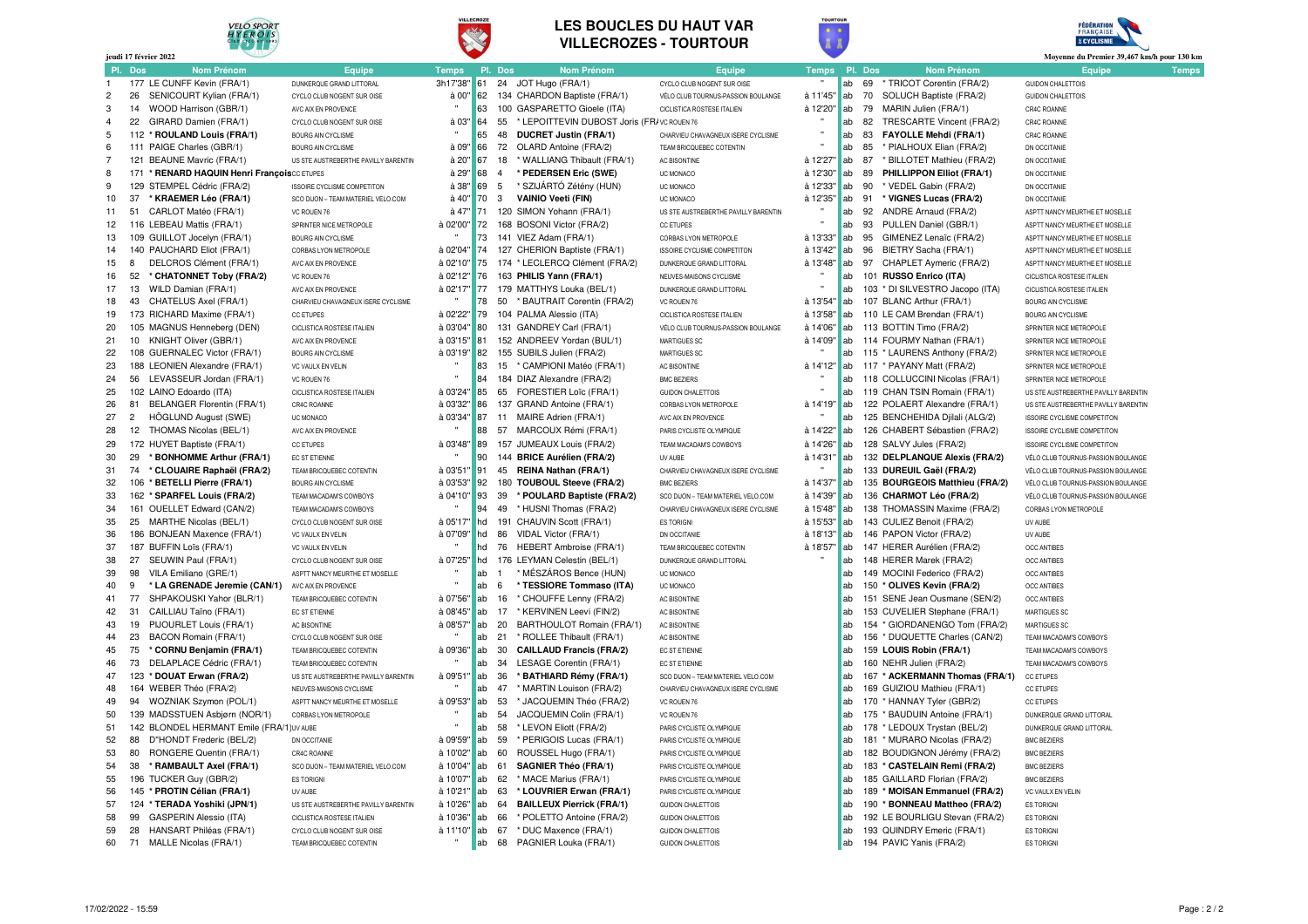





# **Grimpeurs**



| GPM <sub>1</sub> |                                  |                    |               |            |    | GPM <sub>2</sub> |                           |               |            |  |
|------------------|----------------------------------|--------------------|---------------|------------|----|------------------|---------------------------|---------------|------------|--|
| <b>Rg</b>        | <b>Dos</b>                       | <b>Prénom Nom</b>  | <b>Equipe</b> | <b>Pts</b> | Rq | <b>Dos</b>       | <b>Prénom Nom</b>         | <b>Equipe</b> | <b>Pts</b> |  |
|                  | 51                               | Matéo CARLOT       | VCR           | 5          |    | 51               | Matéo CARLOT              | <b>VCR</b>    | 5          |  |
| ົ                |                                  | Yahor SHPAKOUSKI   | <b>TBC</b>    | 3          | 2  |                  | Yahor SHPAKOUSKI          | TBC           | 3          |  |
| 3                | 23                               | Romain BACON       | CCN           | 2          | 3  | 81               | <b>Florentin BELANGER</b> | CR4           | റ          |  |
| 4                | 81                               | Florentin BELANGER | CR4           |            |    | 23               | Romain BACON              | <b>CCN</b>    |            |  |
|                  | <b>Classements des Grimpeurs</b> |                    |               |            |    |                  |                           |               |            |  |
| <b>Rg</b>        | <b>Dos</b>                       | <b>Prénom Nom</b>  | <b>Equipe</b> | <b>Pts</b> | Rg | <b>Dos</b>       | <b>Prénom Nom</b>         | <b>Equipe</b> | <b>Pts</b> |  |
|                  | 51                               | Matéo CARLOT       | <b>VCR</b>    | 10         | 3  | 81               | <b>Florentin BELANGER</b> | CR4           | 3          |  |
| ົ                |                                  | Yahor SHPAKOUSKI   | TBC           | 6          |    | 23               | Romain BACON              | CCN           | 3          |  |



# **Meilleur Sprinteurs**



|    |                    | <b>Sprint 1</b>   |               |            |    |            | <b>Sprint 2</b>         |               |            |  |
|----|--------------------|-------------------|---------------|------------|----|------------|-------------------------|---------------|------------|--|
| Rg | <b>Dos</b>         | <b>Prénom Nom</b> | <b>Equipe</b> | <b>Pts</b> | Rg | <b>Dos</b> | <b>Prénom Nom</b>       | <b>Equipe</b> | <b>Pts</b> |  |
|    | 10                 | Oliver KNIGHT     | AIX           | 5          |    | 10         | Oliver KNIGHT           | AIX           | 5          |  |
| 2  | 56                 | Jordan LEVASSEUR  | VCR           | 3          | 2  | 23         | Romain BACON            | <b>CCN</b>    |            |  |
| 3  |                    | 112 Louis ROULAND | <b>BAC</b>    | 2          | 3  | 26         | <b>Kylian SENICOURT</b> | <b>CCN</b>    |            |  |
| 4  | 23                 | Romain BACON      | <b>CCN</b>    |            |    | 52         | <b>Toby CHATONNET</b>   | <b>VCR</b>    |            |  |
|    | <b>Classements</b> |                   |               |            |    |            |                         |               |            |  |
| Rg | <b>Dos</b>         | <b>Prénom Nom</b> | <b>Equipe</b> | <b>Pts</b> | Rg | <b>Dos</b> | <b>Prénom Nom</b>       | <b>Equipe</b> | <b>Pts</b> |  |
|    | 10                 | Oliver KNIGHT     | AIX           | 10         | 4  | 26         | <b>Kylian SENICOURT</b> | <b>CCN</b>    | റ          |  |
| 2  | 23                 | Romain BACON      | CCN           | 4          | 5  | 112        | Louis ROULAND           | <b>BAC</b>    | റ          |  |
| 3  | 56                 | Jordan LEVASSEUR  | <b>VCR</b>    | 3          | 6  | 52         | Toby CHATONNET          | <b>VCR</b>    |            |  |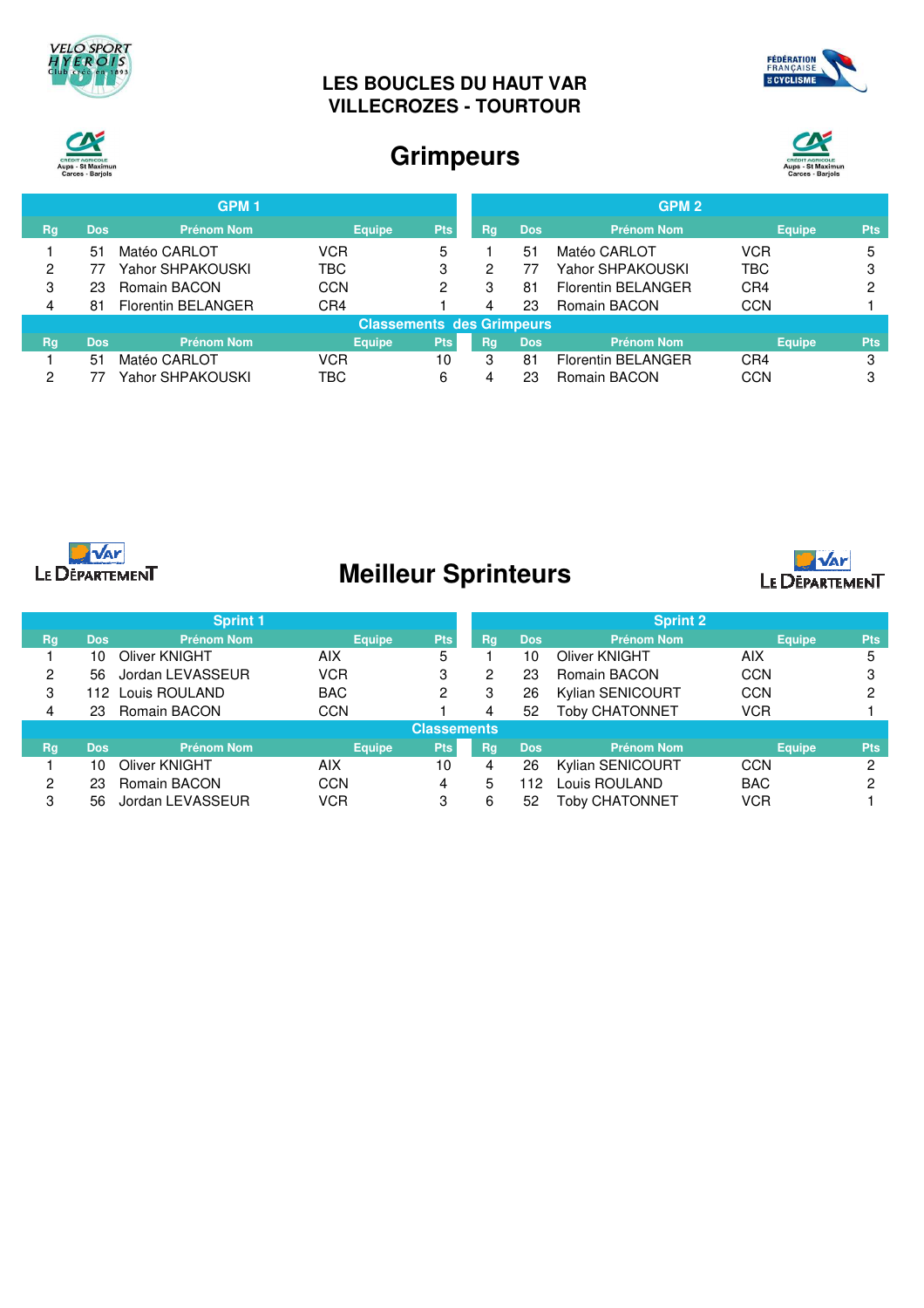



| PI. | <b>Equipe</b>                                       | <b>Dos</b>              | <b>Coureurs</b><br><b>Nom Prénom</b>               | PI.                  | <b>Place</b> | Nb.<br><b>Coureurs</b> |
|-----|-----------------------------------------------------|-------------------------|----------------------------------------------------|----------------------|--------------|------------------------|
|     |                                                     | 112                     | <b>ROULAND Louis</b>                               | 5                    |              |                        |
| 1   | <b>BOURG AIN CYCLISME</b>                           | 111<br>109              | <b>PAIGE Charles</b><br><b>GUILLOT Jocelyn</b>     | 6<br>13              | 24           | 3                      |
| 2   | AVC AIX EN PROVENCE                                 | 14<br>8                 | <b>WOOD Harrison</b><br><b>DELCROS Clément</b>     | 3<br>15              | 35           | 3                      |
|     |                                                     | 13<br>26                | <b>WILD Damian</b><br><b>SENICOURT Kylian</b>      | 17<br>$\overline{c}$ |              |                        |
| 3   | CYCLO CLUB NOGENT SUR OISE                          | 22                      | <b>GIRARD Damien</b>                               | $\overline{4}$       | 41           | 3                      |
|     |                                                     | 25<br>51                | <b>MARTHE Nicolas</b><br>CARLOT Matéo              | 35<br>11             |              |                        |
| 4   | <b>VC ROUEN 76</b>                                  | 52<br>56                | <b>CHATONNET Toby</b><br>LEVASSEUR Jordan          | 16<br>24             | 51           | 3                      |
|     |                                                     | 171                     | RENARD HAQUIN Henri Francois                       | 8                    |              |                        |
| 5   | <b>CC ETUPES</b>                                    | 173<br>172              | RICHARD Maxime<br><b>HUYET Baptiste</b>            | 19<br>29             | 56           | 3                      |
| 6   | <b>VC VAULX EN VELIN</b>                            | 188<br>186              | <b>LEONIEN Alexandre</b><br><b>BONJEAN Maxence</b> | 23<br>36             | 96           | 3                      |
|     |                                                     | 187                     | <b>BUFFIN Loïs</b>                                 | 37                   |              |                        |
| 7   | CICLISTICA ROSTESE ITALIEN                          | 105<br>102              | MAGNUS Henneberg<br>LAINO Edoardo                  | 20<br>25             | 103          | 3                      |
|     |                                                     | 99<br>121               | <b>GASPERIN Alessio</b><br><b>BEAUNE Mavric</b>    | 58<br>$\overline{7}$ |              |                        |
| 8   | US STE AUSTREBERTHE PAVILLY<br><b>BARENTIN</b>      | 123                     | <b>DOUAT Erwan</b>                                 | 47                   | 111          | 3                      |
|     |                                                     | 124<br>74               | TERADA Yoshiki<br>CLOUAIRE Raphaël                 | 57<br>31             |              |                        |
| 9   | TEAM BRICQUEBEC COTENTIN                            | 77<br>75                | SHPAKOUSKI Yahor<br><b>CORNU Benjamin</b>          | 41<br>45             | 117          | 3                      |
|     |                                                     | 140                     | <b>PAUCHARD Eliot</b>                              | 14                   |              |                        |
| 10  | <b>CORBAS LYON METROPOLE</b>                        | 139<br>141              | MADSSTUEN Asbjørn<br><b>VIEZ Adam</b>              | 50<br>73             | 137          | 3                      |
| 11  | DUNKERQUE GRAND LITTORAL                            | 177<br>174              | LE CUNFF Kevin<br>LECLERCQ Clément                 | $\mathbf{1}$<br>75   | 153          | 3                      |
|     |                                                     | 179                     | <b>MATTHYS Louka</b>                               | 77                   |              |                        |
| 12  | TEAM MACADAM'S COWBOYS                              | 162<br>161              | <b>SPARFEL Louis</b><br><b>OUELLET Edward</b>      | 33<br>34             | 156          | 3                      |
|     |                                                     | 157<br>37               | <b>JUMEAUX Louis</b><br>KRAEMER Léo                | 89<br>10             |              |                        |
| 13  | <b>SCO DIJON - TEAM MATERIEL</b><br><b>VELO.COM</b> | 38                      | RAMBAULT Axel                                      | 54                   | 157          | 3                      |
|     |                                                     | 39<br>$\overline{c}$    | POULARD Baptiste<br><b>HÖGLUND August</b>          | 93<br>27             |              |                        |
| 14  | UC MONACO                                           | $\overline{\mathbf{4}}$ | PEDERSEN Eric                                      | 68                   | 164          | 3                      |
|     | CHARVIEU CHAVAGNEUX ISERE                           | 5<br>43                 | SZIJÁRTÓ Zétény<br><b>CHATELUS Axel</b>            | 69<br>18             |              |                        |
| 15  | <b>CYCLISME</b>                                     | 48<br>45                | <b>DUCRET Justin</b><br>REINA Nathan               | 65<br>91             | 174          | 3                      |
|     |                                                     | 19                      | PIJOURLET Louis                                    | 43                   |              |                        |
| 16  | <b>AC BISONTINE</b>                                 | 18<br>15                | <b>WALLIANG Thibault</b><br><b>CAMPIONI Matéo</b>  | 67<br>83             | 193          | 3                      |
| 17  | UV AUBE                                             | 142<br>145              | <b>BLONDEL HERMANT Emile</b><br>PROTIN Célian      | 51<br>56             | 197          | 3                      |
|     |                                                     | 144                     | <b>BRICE Aurélien</b>                              | 90                   |              |                        |
| 18  | EC ST ETIENNE                                       | 29<br>31                | <b>BONHOMME Arthur</b><br>CAILLIAU Taïno           | 30<br>42             | 72           | $\overline{2}$         |
|     |                                                     | 81                      | <b>BELANGER Florentin</b>                          | 26                   |              |                        |
| 19  | CR4C ROANNE                                         | 80                      | <b>RONGERE Quentin</b>                             | 53                   | 79           | $\overline{c}$         |
|     |                                                     | 129                     | <b>STEMPEL Cédric</b>                              | 9                    |              |                        |
| 20  | ISSOIRE CYCLISME COMPETITON                         | 127                     | <b>CHERION Baptiste</b>                            | 74                   | 83           | 2                      |
|     | ASPTT NANCY MEURTHE ET                              | 98                      | <b>VILA Emiliano</b>                               | 39                   |              |                        |
| 21  | MOSELLE                                             | 94                      | <b>WOZNIAK Szymon</b>                              | 49                   | 88           | 2                      |
| 22  | NEUVES-MAISONS CYCLISME                             | 164<br>163              | <b>WEBER Théo</b><br>PHILIS Yann                   | 48<br>76             | 124          | 2                      |
|     |                                                     |                         |                                                    |                      |              |                        |
| 23  | VÉLO CLUB TOURNUS-PASSION                           | 134<br>131              | <b>CHARDON Baptiste</b><br><b>GANDREY Carl</b>     | 62<br>80             | 142          | $\overline{2}$         |
|     | <b>BOULANGE</b>                                     | 152                     | <b>ANDREEV Yordan</b>                              | 81                   |              |                        |
| 24  | <b>MARTIGUES SC</b>                                 | 155                     | SUBILS Julien                                      | 82                   | 163          | 2                      |
|     |                                                     | 184                     | <b>DIAZ Alexandre</b>                              | 84                   |              |                        |
| 25  | <b>BMC BEZIERS</b>                                  | 180                     | <b>TOUBOUL Steeve</b>                              | 92                   | 176          | 2                      |
|     |                                                     |                         |                                                    |                      |              |                        |
| 26  |                                                     |                         |                                                    |                      |              |                        |
| 27  |                                                     |                         |                                                    |                      |              |                        |
|     |                                                     |                         |                                                    |                      |              |                        |
| 28  |                                                     |                         |                                                    |                      |              |                        |
|     |                                                     |                         |                                                    |                      |              |                        |
| 29  |                                                     |                         |                                                    |                      |              |                        |
|     |                                                     |                         |                                                    |                      |              |                        |
| 30  |                                                     |                         |                                                    |                      |              |                        |
|     |                                                     |                         |                                                    |                      |              |                        |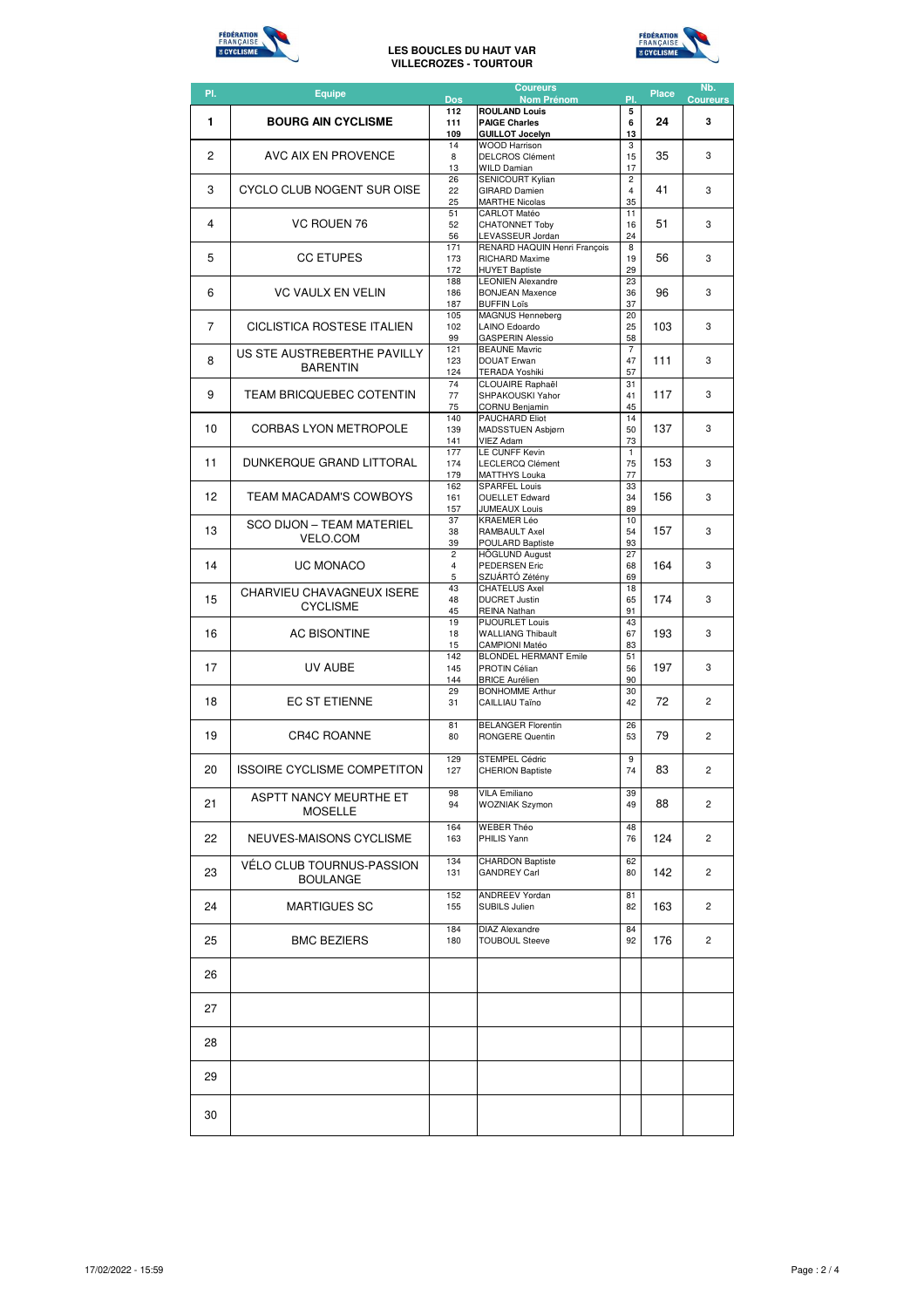



## **Tableau D'Honneur**

**Vainqueur**

**LE CUNFF Kevin** DUNKERQUE GRAND LITTORAL





## **2ème de l'épreuve 3ème de l'épreuve**

**SENICOURT Kylian**<br>LO CLUB NOGENT SUR OISE **AND A REACT AND A REACT AND A REACT AND A** AVC AIX EN PROVENCE CYCLO CLUB NOGENT SUR OISE **Grimpeurs Meilleur Sprinteurs NAr** LE DEPARTEMENT **CREDIT AGRICOLE**<br>Aups - St Maximun<br>Carces - Barjols **CARLOT Matéo KNIGHT Oliver** VC ROUEN 76 AVC AIX EN PROVENCE **Régional Meilleur Jeune** Groupama  $0<sup>o</sup>$ Aups - Riez **WOOD Harrison ROULAND Louis** AVC AIX EN PROVENCE **BOURG AIN CYCLISME** 

**Meilleure Equipe du Jour**

## **BOURG AIN CYCLISME**



**Classements & Résultats:** http://www.stsport.fr